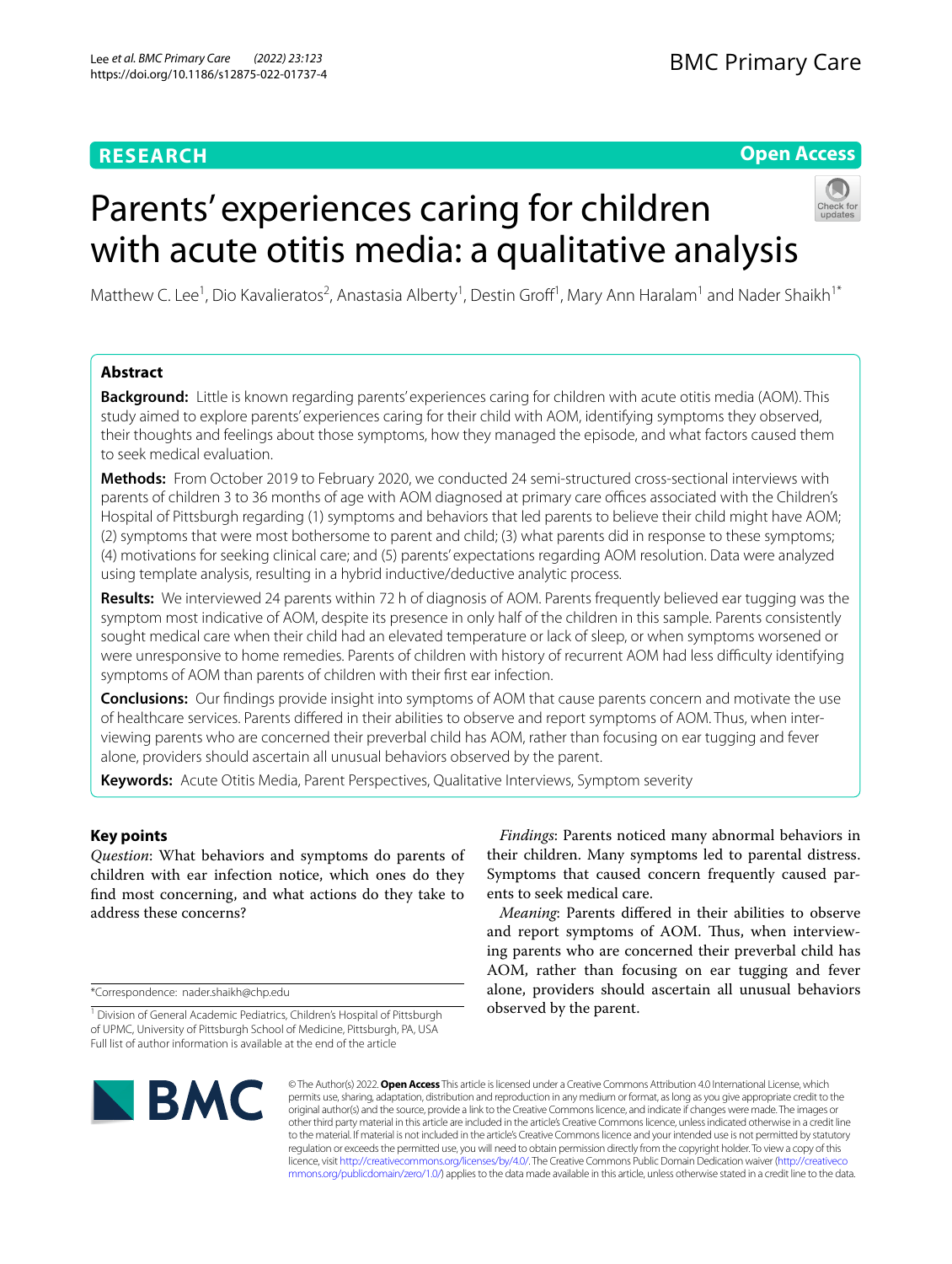# **Background**

Except for the common cold, acute otitis media (AOM) is the most frequently diagnosed illness in children in the United States [[1\]](#page-7-0). By age three, 80% of children will have at least one episode of AOM [\[2\]](#page-7-1). Furthermore, AOM is the leading cause of antimicrobial prescription in preverbal children [[3\]](#page-7-2).

While other qualitative studies have reviewed parents' beliefs about AOM treatment and management [[4–](#page-7-3)[6\]](#page-7-4), parent's experiences consulting for AOM [[7\]](#page-7-5), and parents' gaps in knowledge of AOM [[8\]](#page-7-6), few qualitative studies have focused on signs and symptoms parents noticed in their preverbal child, and how parents respond to those signs and symptoms. We sought to investigate parents' experiences caring for children 3–36 months with recently diagnosed AOM, exploring symptoms and behaviors parents notice when their child becomes ill, their thoughts and feelings about those symptoms, and symptoms that infuenced them to seek medical evaluation.

# **Methods**

# **Design**

We conducted a phenomenological qualitative study to understand the experiences of parents caring for a child recently diagnosed with AOM. We chose semi-structured cross-sectional interviews as our key data collection method, as the fexible nature of this interviewing style allows for exploration of topics discussed by the participant, while maintaining overall consistency across interviews. To reduce burden on parents, interviews were conducted via telephone. Interviews took place within 72 h of diagnosis, when most children with AOM were still symptomatic. The University of Pittsburgh Institutional Review Board approved this study.

# **Sample and recruitment**

We recruited parents of children, ages 3 to 36 months, with clinically diagnosed AOM presenting to any of 4 outpatient clinics, 1 urban and 3 suburban, afliated with the UPMC Children's Hospital of Pittsburgh. We used stratifed sampling across 3 age ranges: 3–12, 12–24, and 24–36 months. We included only children with AOM defned by the presence of moderate or marked tympanic membrane bulging, or slight bulging accompanied by marked tympanic membrane erythema. We excluded children with perforated tympanic membranes or tympanostomy tubes, as they may present with diferent symptoms. We excluded children with evidence of another presumed bacterial infection, children with an underlying immune defciency, and children whose parents were unable to read or write in English. Verbal informed consent was obtained from all participating parents.

# **Data collection**

Interviewers followed an interview guide (Table [1](#page-1-0)) created by a qualitative researcher (DK) and revised per input from the research team. The guide contained nine core questions that were relevant and appropriate to the domains our study sought to address: the child's symptoms, the parent's concerns, and the parent's actions related to the child's symptoms. The guide was pilot tested prior to use in this study. Interviews were conducted by AA, DG and NS over the phone from October 2019 to February 2020. Phone calls were recorded with patient consent. Only one researcher and participant

## <span id="page-1-0"></span>**Table 1** Interview guide

**1.** Let's get started with a bit of a big picture question to help me learn about you and [child]. In your own words, please tell me everything that led up to [child] being diagnosed with an ear infection.

- **5.** Once you noticed [child] your child's symptoms, what did you do? **a.** How could you tell that the symptoms were getting worse?
- **6.** Tell me about how you decided you needed to seek help. What was the thing that pushed you to call your pediatrician?
- **7.** Did you think your child was in pain? If so, how could you tell?

**<sup>2.</sup>** What led you to think that [child] might have some ear troubles?

**<sup>3.</sup>** Sometimes children do specific things that we think might tell us they are having ear trouble.

**a.** [For each sign/symptom mentioned]: What behaviors were you noticing [child] doing?

**b.** How did you first notice that [child] was having [symptom]?

**c.** If the child is >1 year old, ask "what words did your child use to communicate the [symptom]?

**d.** What did you think was causing the [symptom]?

**e.** What was it like for you to see [child] do [behavior]?

**<sup>4.</sup>** Of all the symptoms you mentioned, which ones do you think were the most bothersome to [child]? **a.** Which of those symptoms were the most bothersome to \*you\*?

**<sup>8.</sup>** Can you spend some time telling me about how you'd know whether [child]'s ear troubles are fxed? What would that look like? **a.** Some parents say that they feel confdent that their child is better when they do certain things or stop doing other things.

**<sup>9.</sup>** Now that we are wrapping up, is there anything else you would like to share with me or that you think is important for us to know?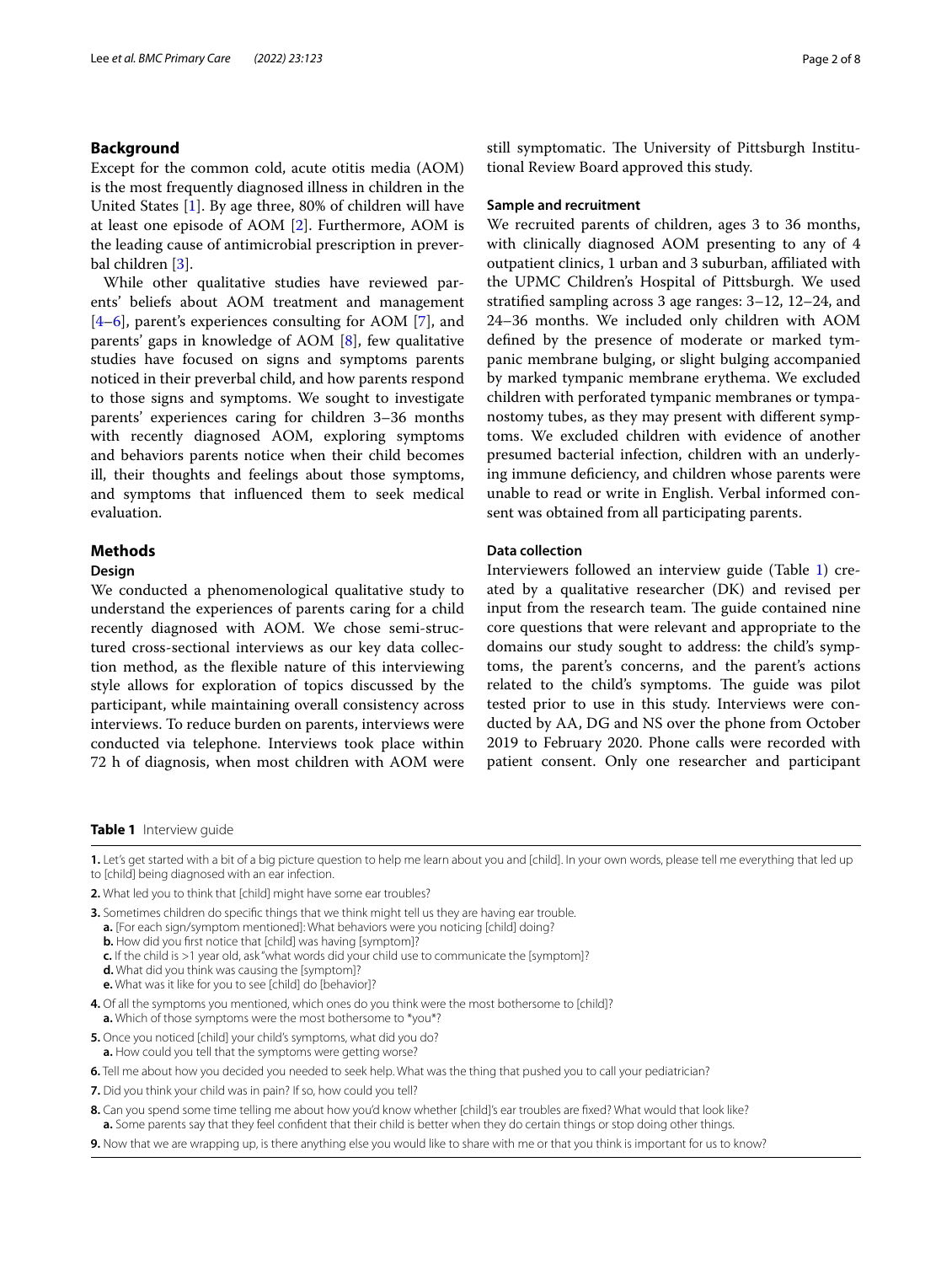were present during each interview. Interviews were transcribed verbatim using a professional transcription service, with text fles compared to audio recordings to ensure transcription accuracy. We concluded enrollment in the study when we reached thematic saturation (i.e., the point at which the incremental yield from each additional interview is insufficient to justify further data collection).

We undertook several steps to ensure research rigor [[9\]](#page-7-7). First, DK trained interviewers in qualitative interviewing skills using role plays to practice key interviewing techniques. Second, DK audited every third transcript during data collection to provide interviewers with feedback, and to monitor progress toward thematic saturation. Third, we held weekly debriefing meetings to discuss interview quality.

# **Analysis**

We analyzed data using template analysis, a qualitative approach that combines content analysis and grounded theory, resulting in a hybrid inductive/deductive analytic process [[10\]](#page-7-8). AA developed the initial codebook based on themes from a sample of 4 interviews. The codebook was approved by DK and NS. Using the initial codebook, the transcripts were coded in a deductive fashion by ML. After every four interviews, coding was reviewed by DK to ensure agreement among the study team. Coding disagreements were resolved by discussion until there was full consensus. As more transcripts were coded, the codebook was refned to more accurately capture themes emerging from the interviews. NVivo 12 Pro software was used to code and query transcripts. Code trees and other cluster maps generated with NVivo were used to explore emerging themes.

# **Results**

Of the 45 participants verbally consented at the time of AOM diagnosis, 24 (53%) completed interviews by phone within 72 h of diagnosis; 21 participants could not be reached within the study required 72-h window after having consented to the study. These individuals did not difer in age, sex, or race from parents who participated (data not shown). The mean interview length was 13 min and 38 s.

Our sample was racially and socioeconomically diverse (Table [2\)](#page-2-0). A total of 21 (88%) of parents interviewed were female. Of note, 7 (29%) children were verbal to some degree (Table [2\)](#page-2-0) and 4 (17%) were able to verbally communicate their ear pain. Seven qualitative themes with sub themes are presented below and summarized in Table [3](#page-3-0).

| Characteristic   |            | Full Sample <12mo 12-24mo >24mo |                |                |                |
|------------------|------------|---------------------------------|----------------|----------------|----------------|
|                  |            | $n = 24$                        | $n=10$         | $n=10$         | $n = 4$        |
| Age<br>(months)  | Mean       | 16.0                            | 8.1            | 18.4           | 29.25          |
|                  | Range      | $6 - 32$                        | $6 - 11$       | $13 - 21$      | $27 - 32$      |
| Race             |            |                                 |                |                |                |
|                  | White      | 13                              | 7              | 5              | 1              |
|                  | Black      | 11                              | 3              | 5              | 3              |
| Child Sex        |            |                                 |                |                |                |
|                  | Male       | 15                              | 5              | 6              | $\overline{4}$ |
|                  | Female     | 9                               | 5              | $\overline{4}$ | $\Omega$       |
| Parent Sex       |            |                                 |                |                |                |
|                  | Male       | 3                               | $\overline{2}$ | 1              | 0              |
|                  | Female     | 21                              | 8              | 9              | 4              |
| Health Insurance |            |                                 |                |                |                |
|                  | Public     | 13                              | 3              | 7              | 3              |
|                  | Private    | 11                              | 7              | 3              | 1              |
| Verbal Child     |            |                                 |                |                |                |
|                  | Verbal     | 7                               | $\Omega$       | 3              | $\overline{4}$ |
|                  | Non-Verbal | 17                              | 10             | 7              | $\Omega$       |

# <span id="page-2-0"></span>**Table 2** Characteristics of study sample

## **Identifying AOM**

Symptoms parents often reported included crying, fussiness, sleep disturbance, fever, respiratory and nasal symptoms, decreased oral intake, unaccustomed ear rubbing or tugging (hereinafter referred to as ear tugging) and decreased activity.

Approximately half of parents reported their child displayed ear tugging. Almost all parents who observed ear tugging suspected AOM and cited this behavior as the reason for seeking medical evaluation.

*Participant 21- Mother of a 6-month-old*

*21: So yesterday, when I noticed she was pulling her ears, I was going to take her to the emergency room, but I knew she had a doctor's appointment today. So that's why I didn't follow-up. Interviewer: Okay. And so, if you did not have this appointment today, what would have prompted you to go to the doctor's office? 21: Her pulling on her ears*

When ear tugging was absent, parents often suspected other acute illnesses as the cause of their child's symptoms and behaviors, such as the common cold, teething and/or the fu.

*Participant 18- Mother of a 20-month-old "I thought he had the fu ... He was really sick, but he didn't show the normal signs and symptoms." Participant 11- Mother of a 19-month-old*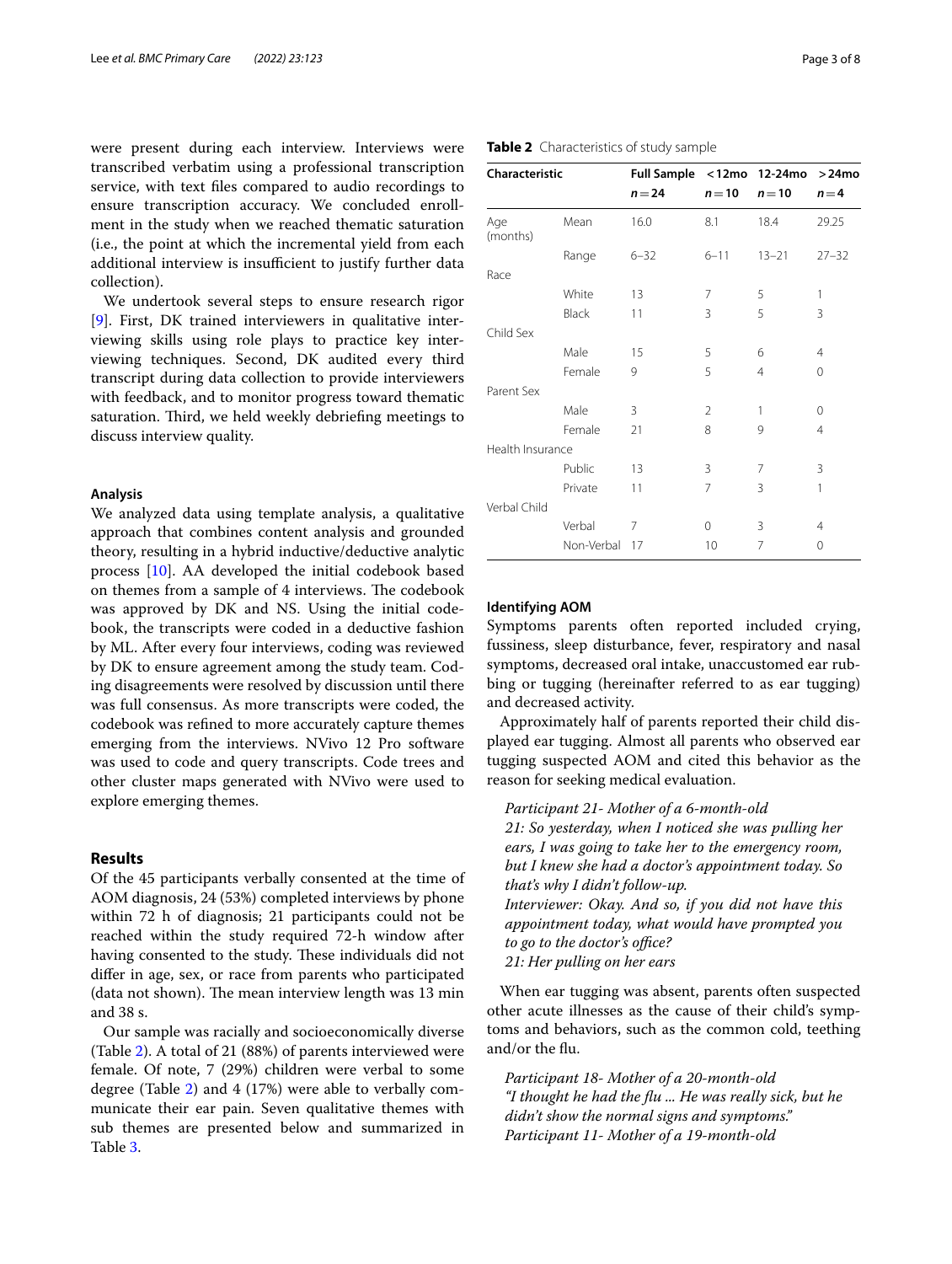<span id="page-3-0"></span>

| ť                         |
|---------------------------|
|                           |
|                           |
|                           |
| ֧֚֚֚֚֚֚֚֚֚֚֚֚֚֚֝֓֡׆<br>֧֧ |
|                           |
| ;                         |
|                           |
|                           |
| י המה הי                  |
|                           |
|                           |
|                           |
|                           |
|                           |
|                           |
| 1                         |
|                           |
|                           |
|                           |
|                           |
| ī                         |

| Table 3 Themes identified                                       |                                                                                                                                               |                                                                                                                                                                                                                                                                                                                                  |
|-----------------------------------------------------------------|-----------------------------------------------------------------------------------------------------------------------------------------------|----------------------------------------------------------------------------------------------------------------------------------------------------------------------------------------------------------------------------------------------------------------------------------------------------------------------------------|
| Theme                                                           | Sub Theme                                                                                                                                     | Text                                                                                                                                                                                                                                                                                                                             |
| Identifying AOM                                                 | Most parents looked for ear tugging to identify AOM                                                                                           | "when I noticed she was pulling her ears, I was going to take her to<br>the emergency room, but I knew she had a doctor's appointment<br>today." (21)                                                                                                                                                                            |
|                                                                 | In absence of otalgia, parents attributed other symptoms to<br>diseases other than AOM                                                        | "I didn't know if it was teething, just the fever. I didn't know.<br>Because he didn't grab his ears or anything" (11)                                                                                                                                                                                                           |
|                                                                 | Verbalized otalgia made parents more confident in their assump-<br>tion of AOM                                                                | "he's telling me it hurts, so now I can, 'Oh, okay, we need to go to<br>the doctor's. You've got another ear infection." (32)                                                                                                                                                                                                    |
| Experience caring for a child with AOM                          | Parents of children with history of AOM suspected AOM often                                                                                   | "he started not sleeping, so then I was like, 'Ah I bet it's his ears."<br>(15)                                                                                                                                                                                                                                                  |
|                                                                 | Parents of children with no history of AOM generally did not<br>suspect AOM if ear tugging was absent                                         | suffering [inaudible] or anything, it's just that she wasn't sleeping."<br>"I actually didn't think that it was an ear trouble. She hasn't been<br>(24)                                                                                                                                                                          |
| Symptoms that bothered child vs. bothered parent                | Symptoms that most troubled parents were often reported as<br>the same symptom that most bothered their child                                 | "Which [symptoms] were most bothersome to you?" (interviewer)."<br>think the fever too, just because it was hard to manage." (11)                                                                                                                                                                                                |
| Behaviors that led to parental distress                         | Parents reported feelings of helplessness and sadness when<br>children were difficult to console                                              | "Awful. Completely awful. I feel helpless." (22)                                                                                                                                                                                                                                                                                 |
| Parents' efforts to console their child                         | Parents devoted more attention to their children                                                                                              | "I pick her up. I cradle her, rock her back and forth in my arms. I try<br>to rub her back, give her kisses." (26)                                                                                                                                                                                                               |
|                                                                 | Parents administered analgesics, antipyretics, and home remedies<br>to their ill children                                                     | "I was using a warm compress to kind of calm or kind of keep<br>nim a little bit happier" (43)                                                                                                                                                                                                                                   |
| Factors associated with the decision to seek medical evaluation | Parents sought medical care when they believed they could not<br>manage their child's symptoms without assistance                             | "the fact that I can't really calm him down and comfort him<br>showed that I needed to get more help than just me" (22)                                                                                                                                                                                                          |
|                                                                 | Fever and disturbed sleep were symptoms that caused parents<br>concern and instilled a sense of urgency to take their child to a<br>physician | "[He] just was still not sleeping and just being fussy during the day<br>"I can take care of that, like a cough, sore throat, stuff like that. But<br>and it just-I wasn't sleeping, and so that's when I was like, 'I guess<br>I'm just going to have him go checked out" (15)<br>the fever is what would really scare me" (18) |
| How parents determine when AOM has resolved                     | Parents stated that their child being back to their 'normal self'<br>signified AOM resolution                                                 | "Just back to his normal routine. That usually tells me that he's<br>better." (11)                                                                                                                                                                                                                                               |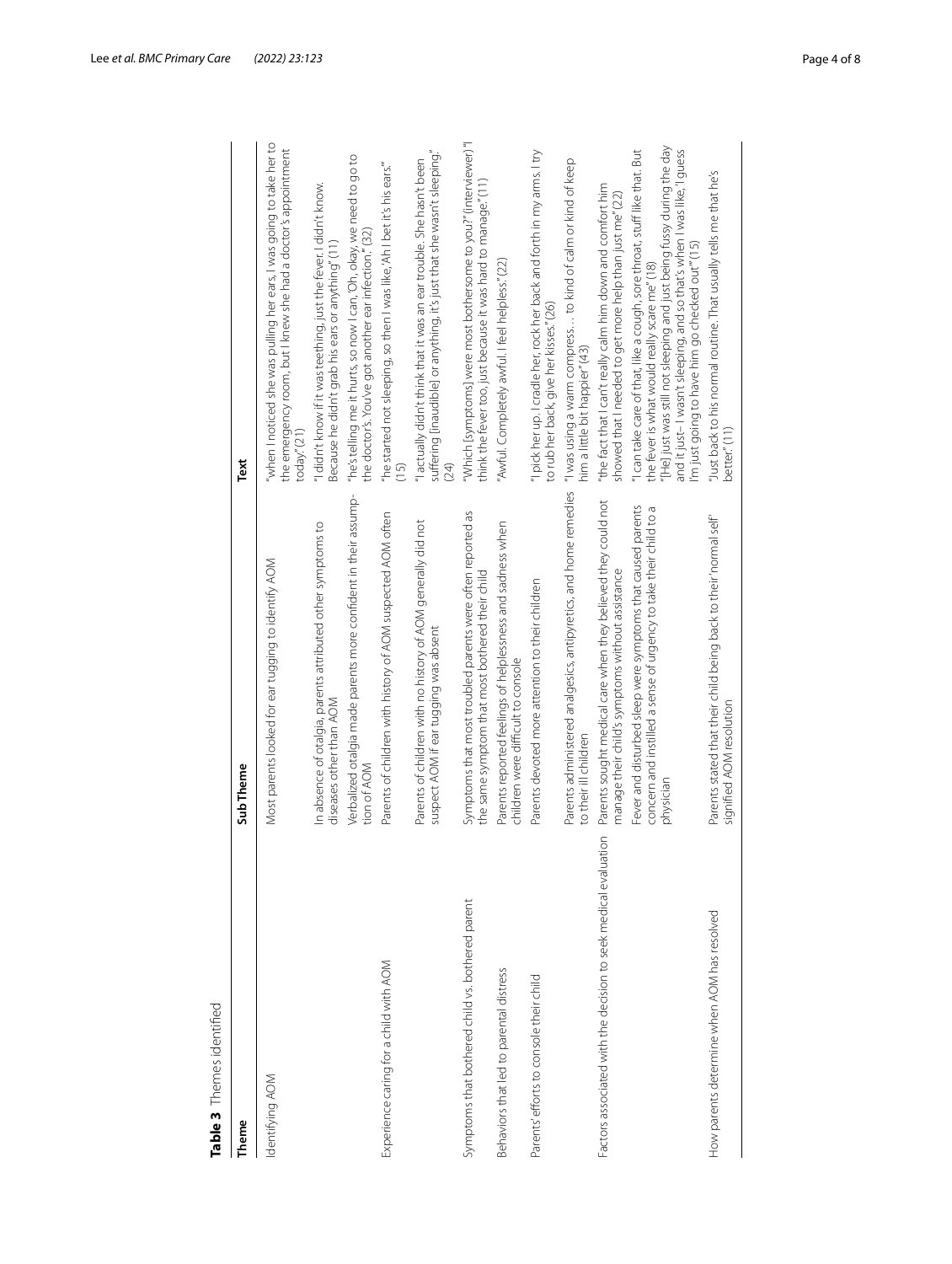*"I didn't know if it was teething, just the fever. I didn't know. Because he didn't grab his ears or anything, so I wasn't sure if that was it. But he just looked uncomfortable."*

Many parents reported that their child had pain not specifc to the ears; some reported ear pain (hereinafter referred to as otalgia). Parents used observable symptoms to infer that their child was experiencing pain. Overwhelmingly, parents identifed crying as the primary reason they inferred pain in their child. Some parents noted crying in combination with other behaviors, such as ear tugging and facial expressions, as indicative of otalgia.

*Participant 30- Mother of a 17-month-old "Yes, I defnitely thought she was in pain. And the screaming was a pretty strong indicator that she was* 

*in a lot of pain, the poor kid"*

*Participant 17- Mother of a 9-month-old*

*17: Because two nights went by where she was screaming, and then that's when I noticed the ear pulling.*

*Interviewer: And what was the thing that pushed you to call your pediatrician?*

*17: Worrying that the ear would get worse and her being in more pain.*

Parents seemed more confdent in their ability to identify an ear infection when their child verbalized their otalgia.

*Participant 32- Mother of a 31-month-old*

*"So now that he talks, he's telling me it hurts, so now I can, 'Oh, okay, we need to go to the doctor's. You've got another ear infection.' Now, before, when he cried, I didn't know he had it, and he had it, probably, for days. …. So it's a big diference."*

# **Experience caring for a child with AOM**

Parents of children with a history of AOM often suspected AOM as the cause of their child's symptoms, even in the absence of ear tugging. On the whole, these parents exhibited more confdence in their prediction that their child had AOM.

*Participant 15- Mother of a 11-month-old with history of AOM*

*"[He] started out with a runny nose, and then got a cough, and in the past he's had several ear infections, and I waited and waited and waited for it to clear up. It didn't clear up. Then he-- I guess two weeks after it began he started not sleeping, so then I was like, 'Ah I bet it's his ears'… he's had three other ear infections, and that's the only time he doesn't sleep"*

In contrast, if a parent had no history of caring for a child with AOM, and the child did not display ear tugging, the uninitiated parent generally did not suspect AOM as the cause of their child's illness.

*Participant 24- Mother of a 7-month-old with no history of AOM*

*"I actually didn't think that it was an ear trouble. She hasn't been sufering [inaudible] or anything, it's just that she wasn't sleeping. And it just seemed like she was bothered."*

Even for parents whose child had a history of AOM, discerning their child had AOM was sometimes difficult when the child's symptoms were not consistent with their prior episodes of AOM.

*Participant 11- Mother of 19-month-old with history of AOM*

*"I thought he could [have ear troubles] because he's had history of ear infections and the cold. Sometimes, like I said, his nose is draining and he gets an ear infection. But he didn't actually grab his ears or pull at his ears or anything. I only found that out whenever they checked them just because of his history.*

## **Symptoms that bothered child vs. bothered parent**

Symptoms that most troubled parents were usually the same symptom they believed most bothered their child. This may have been related to parent's inability to console their child and/or manage their child's symptoms.

*Participant 11- Mother of 19-month-old Interviewer: which [symptoms] do you think were the most bothersome to your child?*

*11: I think the fever, because he normally does not get fevers and he can be sick and completely happy. But with the fever this time, he was way more irritable…*

*Interviewer: And of all the symptoms again, which ones were most bothersome to you?*

*11: I think the fever too, just because it was hard to manage.*

# **Behaviors that led to parental distress**

When prompted with "what was it like for you to see your child like this?" parents often replied with emotionally loaded words. Feelings of helplessness and sadness were present in multiple interviews, and most of these interviews featured fussy children who were noted to be difficult to console. Emotional distress frequently appeared to be related to the parent's inability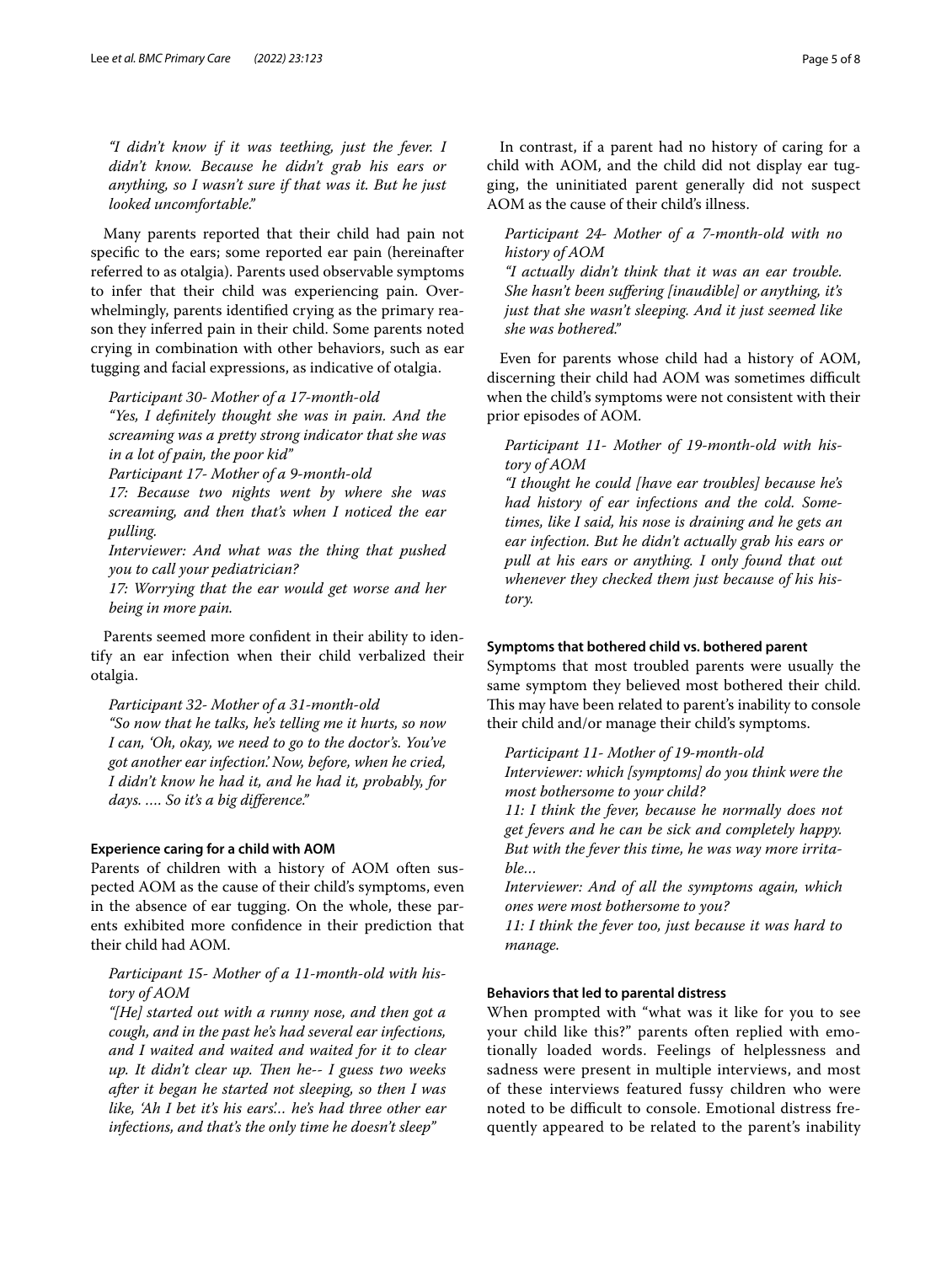to manage their child's symptoms, and/or inability to determine the reason for their child's symptoms.

*Participant 22- Mother of 6-month-old*

*Interviewer: And what was it like for you to see your child like this?*

*22: Awful. Completely awful. I feel helpless.*

*Participant 24- Mother of 7-month-old*

*"It makes me sad. She can't tell me what's wrong. So you're trying everything to fgure out what's wrong. Trying to wipe her tears away. Because you don't want nothing to be wrong with your little baby."*

# Parent's efforts to console their child

Consoling took many forms, such as increased contact, which included picking up, holding, rubbing, rocking, and/or kissing the child. It also included providing the child comfort items such as blankets, stufed animals, toys, a bottle and/or a pacifer. Parents appeared to give their child attention to quell the child's perceived frustration and discomfort. Furthermore, parents reported that these eforts often only worked while the parent actively gave the child attention.

*Participant 26- Father of 10-month-old "I pick her up. I cradle her, rock her back and forth in my arms. I try to rub her back, give her kisses. I would try to give her a teddy bear or something that maybe that she likes to hold. Try to give it to her. But it's like she doesn't want any of that stuf, and she's really upset"*

Parents typically administered acetaminophen and ibuprofen primarily to reduce their child's fever, but also to reduce any pain their child may have experienced.

*Participant 13- Mother of a 21-month-old "I mean, it was like Wednesday and Tursday was non-stop. She would not stop crying… we would give her the Motrin and it would kind of relieve her.*

Parents that believed their child was experiencing AOM also tried home remedies that they believed would relieve otalgia.

*Participant 43- Mother of a 27-month-old "I was using a warm compress, just to kind of wring out all the water and everything but then put that on the side of his ears to kind of calm or kind of keep him a little bit happier or maybe relieve some of the pressure if it was."*

# **Factors associated with the decision to seek medical evaluation**

Parents sought medical care when they felt they could no longer manage their child's symptoms without assistance.

*Participant 22- Mother of 6-month-old "Tis is my third child, and I've been not new to this, so I mean, the fact that I can't really calm him down and comfort him showed that I needed to get more help than just me"*

Additionally, parents who suspected pain sought medical evaluation to prevent their child from experiencing unnecessary pain.

*Participant 17- Mother of 9-month-old Interviewer: And what was the thing that pushed you to call your pediatrician? 17: Worrying that the ear would get worse and her being in more pain.*

Parents most frequently cited fever as the symptom that motivated them to seek medical care. The urgency with which parents sought medical care seemed to be associated with their level of concern accompanying fever in their child.

*Participant 26- Father of 10-month-old "As far a runny nose and fussiness and stuf like that, I'd let that go a couple days usually, but once they get a fever, it's like I'll take them in" Participant 18- Mother of 20-month-old "It was really the fever that got me because an average cold, I can take care of that, like a cough, sore throat, stuf like that. But the fever is what would really scare me"*

Disruption of the child's sleep also motivated parents to seek medical care. Crying and/or coughing during the night tended to cause parents more concern compared to crying and coughing during the day. Being kept awake at night seemed to mentally tax parents.

*Participant 15- Mother of 11-month-old "[He] just was still not sleeping and just being fussy during the day and it just-- I wasn't sleeping, and so that's when I was like, "I guess I'm just going to have him go checked out," … And it just makes for an extremely long day when he doesn't take one single nap and then you're up all night too, so. It is tough."*

# **How parents determine when AOM has resolved**

Most parents felt that their child being back to their 'normal self' was sufficient evidence of AOM resolution. Only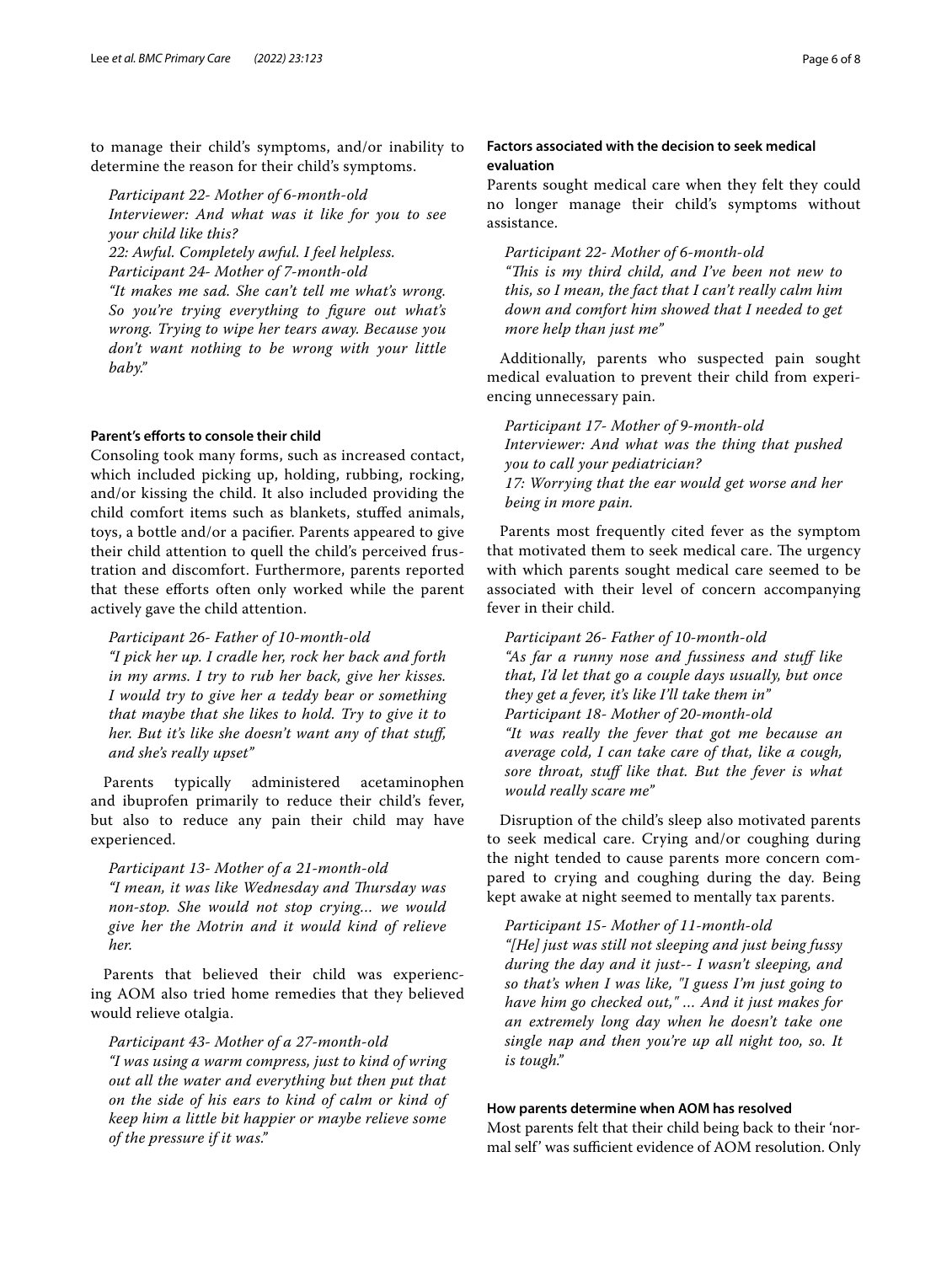a subset of parents mentioned that a clinician's opinion would make them more confdent that the infection had cleared.

*Participant 11- Mother of 19-month-old*

*Interviewer: So could you spend some time telling me about how you would know whether your child's ear troubles are fxed?*

*11: Tis time, well, I mean, defnitely the fever I'd look for, but also just the follow-up appointment. We come back soon, so just double check. …Just back to*  his normal routine. That usually tells me that he's *better.*

# **Discussion**

In this qualitative study, parents often discussed crying, fussiness, sleep disturbance, fever, respiratory and nasal symptoms, decreased oral intake, ear tugging, and decreased activity as symptoms they saw in their child with AOM. Parents frequently relied on ear tugging to infer if their child had AOM, and this was especially true for parents of children with no history of AOM. In response to these symptoms, parents gave their children increased attention, analgesics/antipyretics, and other home remedies to ease inferred otalgia. In the absence of ear tugging, parents often attributed symptoms to conditions other than AOM. Seeing their child ill often caused parental distress, and feelings of sadness and helplessness. Fever and lack of sleep were symptoms that most concerned parents and were often cited as the reason for seeking medical evaluation. Parents also sought medical care once they felt they could no longer manage their child's illness alone. Lastly, parents believed that their child returning to their 'normal self' was sufficient evidence that AOM had resolved.

Themes identified here are consistent with the existing literature. Symptoms parents reported (i.e., crying, fussiness, sleep disturbance, fever, respiratory symptoms, decreased oral intake, ear tugging, and decreased activity) are largely consistent with previous reports [\[4](#page-7-3)[–8](#page-7-6), [11–](#page-7-9) [14\]](#page-7-10). Similar to our study, a previous qualitative study that found fever was a symptom that caused parents the most concern [\[15\]](#page-7-11), and another study that found sleep distur-bance to be most burdensome [\[11\]](#page-7-9). Parents' difficulty differentiating AOM from teething or the common cold [\[6](#page-7-4)] and parents' feelings of helplessness, sadness, and anxiety have also been reported in previous studies [\[5](#page-7-12), [7,](#page-7-5) [8](#page-7-6), [11,](#page-7-9) [15](#page-7-11)]. Finally, parents' decision to consult a clinician to prevent their child from experiencing any further pain or because they felt they could no longer manage their child's symptoms alone has been reported [[4,](#page-7-3) [6](#page-7-4), [15](#page-7-11), [16\]](#page-7-13).

This study also uncovered new themes not previously discussed in the literature. We found that parents largely rely on ear tugging to infer whether their preverbal child has AOM. While otalgia is an important symptom of AOM, ear tugging is absent in many children with AOM  $[12]$  $[12]$ . This may lead to missed cases of AOM. We also found that most parents believed their child's AOM was successfully treated when their child returned to their 'normal self.'

Our study had several limitations. First, we interviewed only one parent (often the mother); other caregivers could have had diferent perspectives. Second, the potential for recall bias cannot be ruled out. However, we completed interviews within 72 h of diagnosis, and this window was more stringent than previous qualitative studies [[4,](#page-7-3) [7,](#page-7-5) [8](#page-7-6)]. Our study featured several strengths. First, the use of rigorous qualitative methods ensured we collected quality data, and our analysis was performed properly. Secondly, the exclusion of parents of children with tympanostomy tubes or tympanic membrane perforation ensured we did not see the dilution of typical AOM symptoms, as children with ear drainage tend to present diferently and often experience symptom relief. Lastly, the focus on parents of preverbal children was important, as parents of children with the ability to verbalize their otalgia would likely have diferent experiences from parents of preverbal children. Some previous qualitative studies have not focused their population of parents to parents of preverbal children [[6](#page-7-4)[–8](#page-7-6)].

This study adds to the literature regarding parents' perspectives while caring for a young child with AOM. Data provided here provides insight into what parents watch for when their child becomes ill, the drivers of their healthcare seeking behavior, and their thoughts and feelings from symptom onset through AOM resolution. Parents difered in their abilities to observe and report symptoms of AOM. Thus, when interviewing parents who are concerned their preverbal child has AOM, rather than focusing on ear tugging and fever alone, providers should ascertain all unusual behaviors observed by the parent.

#### **Abbreviation**

AOM: Acute Otitis Media.

**Acknowledgements** Not applicable.

## **Authors' contributions**

ML contributed to analysis of the transcripts, interpreted data, and drafted the initial manuscript. DK helped design the study, ensured qualitative research rigor, interpreted data, and drafted and revised the manuscript. AA conducted interviews and revised the manuscript. DG conducted interviews and revised the manuscript. MAH pilot tested the interview guide and revised the manuscript. NS designed the study, conducted interviews, interpreted data, and